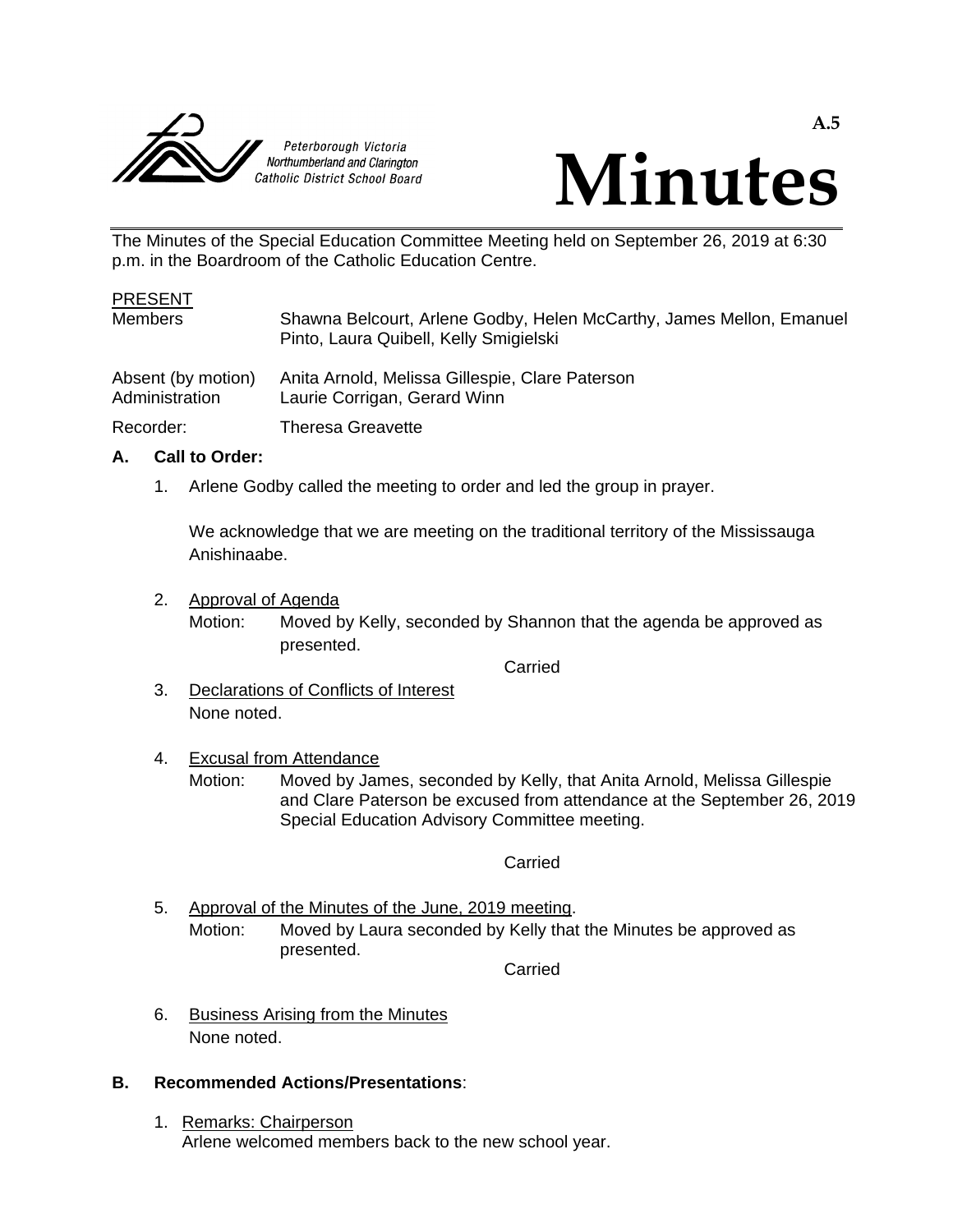# 2. Remarks: Superintendent of Learning/Special Education

Laurie explained that the unions are in negotiations and stressed the importance of maintaining positive relationships. Laurie distributed a letter that will be sent home to parents and advised that labour relations updates are available on board website. Laurie advised the Board is committed to maintaining the wellbeing of students and hopeful for resolution. The committee discussed the impact labour disruption would have on students who require EA support. Laurie advised that parents who have concerns should be directed to contact their school principal.

Friday, September 27 is Faith Day, we have a new video message from David Wells to guide our day of reflection.

Monday, September 30 is Orange Shirt Day; students and staff are encouraged to wear orange shirts to as a symbol of the impact of residential schools.

OCSTA sent a request for information regarding the number of students with severe ASD in our board. In considering this request, the board takes into consideration Table 2 Severity Levels for Autism Spectrum Disorder, as referenced in the DSM IV. The board also submitted the numbers of students who are entered (or re-entered school this fall) and who receive programming and supports that would be in keeping with the DSM designation.

PPM 163 – School Board Policies on Service Animals was issued on September 9, 2019. School boards must implement and make publicly available on their websites their newly developed or updated policies and procedures on student use of service animals by January 1, 2020.

Central Special Education staffing updates - Lia Jenner, Supervisor of Student Services, is replacing Dr. Cynthia Chan Reynolds who is on leave this year. Theresa Greavette replaces administrative assistant Susan Mariutti who recently retired.

# 3. Update from Trustees

Emmanuel reported that at the board meeting held on Tuesday, September 24, he heard about many summer learning programs that provided opportunities for students to stay active and academic. These included summer school, Camp Aim, Focus on Youth and welding camps. He also heard about the PVNC Holocaust Education Program that took place in July and in which the Director of Education participated.

Helen attended the Eastern Ontario Conference of Trustees and reported that a lot of boards are experiencing similar issues with funding and staffing.

#### 4. Special Education Department Plan 2019-2020 *(Gerard Winn, Principal of Special Education)*

Gerard presented on the special education department updates and goals for the year. The presentation is attached to the Minutes.

Special Education Services Department Goals/Common Themes:

a. Learn pillar – instruction/PD is purposeful, utilizes Differentiated Instruction approach & is collaborative to promote critical thinking and application skills. Focus on IEPs, ABA, self-regulation, utilize data/assessment/feedback to inform next steps.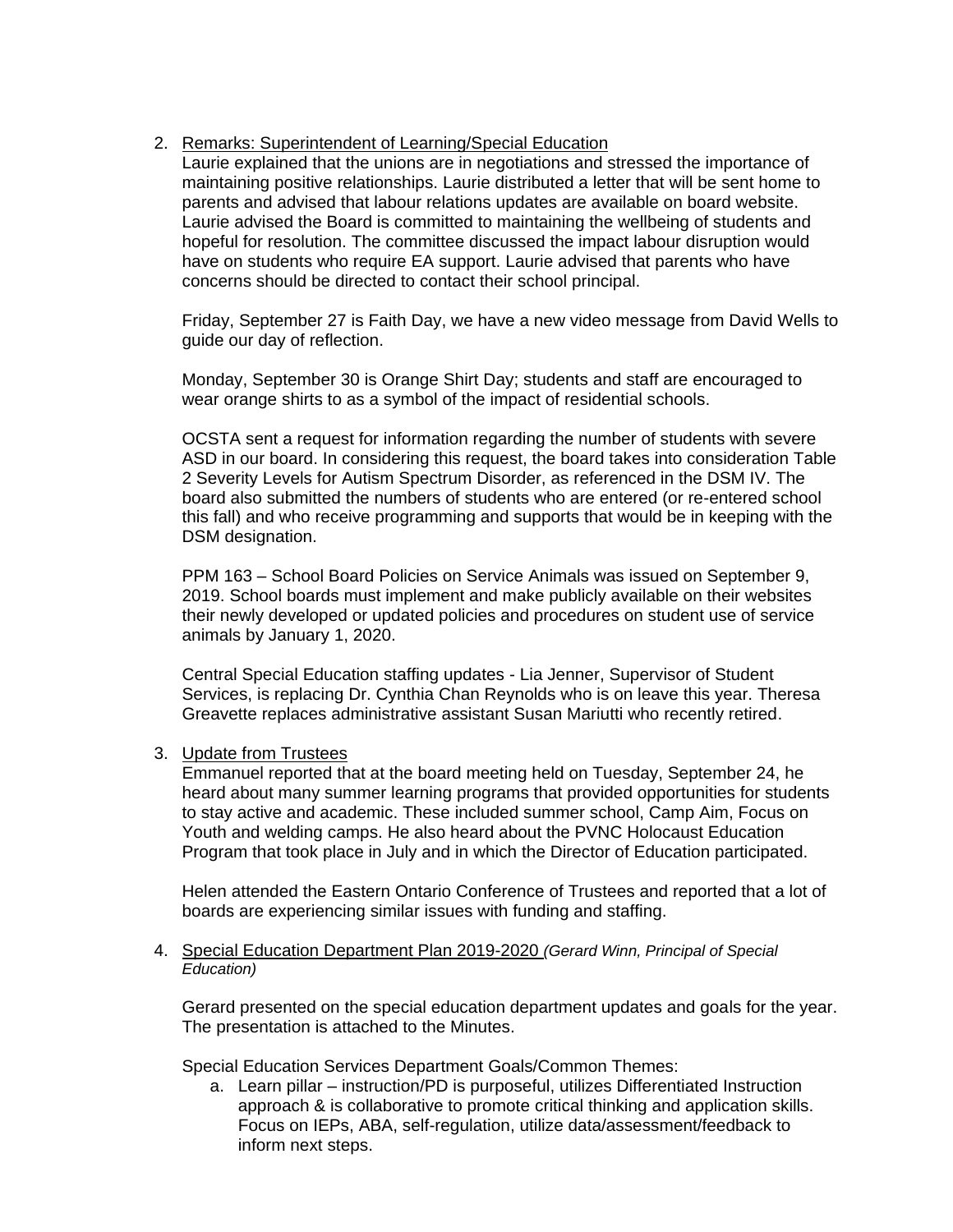- b. Lead Pillar multi-disciplinary approach to support/empower students staff and families. Asset-based approach, strengths of students, include students in learning, build capacity, collaborative approach to problem solving schoolspecific needs.
- c. Serve pillar increase awareness and deepen understanding of Catholic Social Teachings as they relate to the work we do. Solution-focused to honour dignity of each learner with special needs.

September Updates:

- a. Principal PD inservice collaborative interdisciplinary teams focused on case studies, moderated marking, guided review of IEPs, sharing best practices, timetabling, working with community partners, wellbeing and self-care. Feedback from Principals was that they appreciated working in smaller groups and collaborating. Principals also provided a wide range of suggestions for future PD.
- b. SERT Inservices this year we held meetings in September (rather than October) and had 4 regional meetings. Topics included best practices, IEPs (elementary and secondary level), SLP assessments, transitions. Feedback from SERTs was that they appreciated the relevance of region specific meetings (e.g. community partners in their region).

# **C. Discussion Items:**

- 1. Meeting Times The Committee discussed the duration of the SEAC meetings, which is not mandated by the Ministry and varies from board to board.
	- Motion: Moved by Kelly, seconded by Helen that the SEAC meetings times be changed from 6:30 p.m – 9:00 p.m. to 6:30 p.m – 8:00 p.m. **Carried**
- 2. SEAC Working Group: Establishing SEAC Goals The committee reviewed the schedule of meetings and topics for the year and determined what the goals should be for each meeting.
	- Oct.17 IPRC process/IEP & update The committee will review the IEP toolkit and some of the documents that are already being shared with parents. The goal of the committee is to be more informed.
	- Nov.21 School Based Autism Support Program The committee will hear an update regarding the pilot project at St. Anthony CES. This is a learning goal.
	- Jan.16 Accessibility The committee will review the list of schools that need work to become accessible, what types of contingencies are in place at schools if things don't work (e.g. elevator, door button, what happens to lift system when power goes out). Accessibility standards must be met by 2025 to make sure Schools and playgrounds are accessible, inclusive and integrated.
	- Feb.20 PPM149 Protocol for Partnerships with External Agencies The committee will learn about third party agreements with outside agencies in schools. This is a learning goal.
	- Mar.26 Program Updates (Special Education and LSS) & Section 23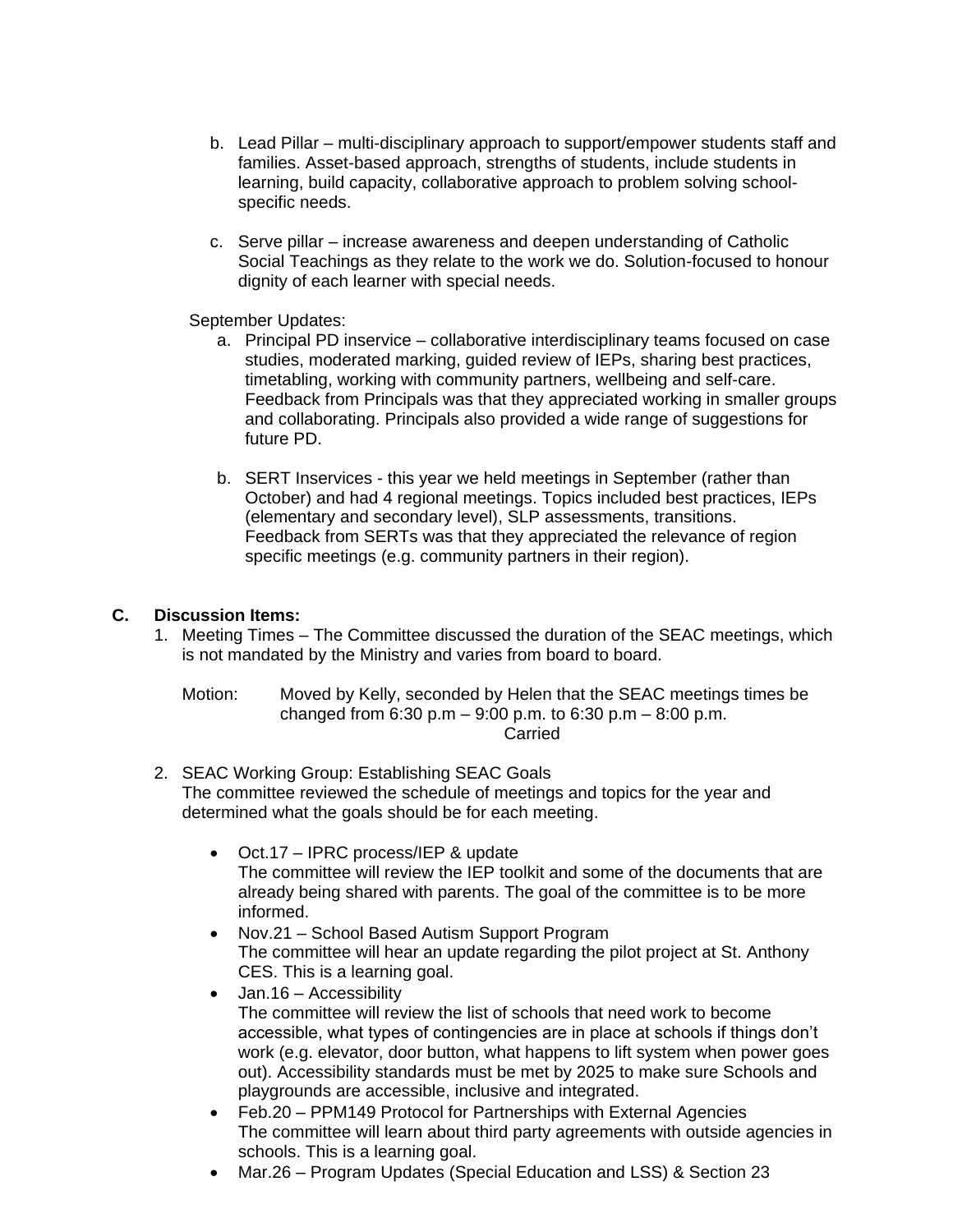The committee will review all the programs available and the criteria of who these programs are suitable for.

- Apr.16 Math, Math & DLD, EQAO The committee will look into what accommodations are in place for students. There will also be an update on the math programs.
- $\bullet$  May 21 Transitions Elementary to secondary and secondary to community – The committee will discuss the transitions and create a document with the various agencies/ supports for students and families that can be shared with the schools in the 4 different regions.
- Jun.18 Budget & Spec Ed Staffing, Spec Ed plan review A section of the Spec Ed plan will be provided with the agenda for each SEAC meeting and the committee are asked to review it piece by piece as provided. The complete plan and checklist will be reviewed at the June 18 meeting.
- Tour/PD The Cradle for Special Olympics (fundraiser) in May at the memorial centre was suggested for the committee. Date TBD.

# **D. Information Items:**

Upcoming OAP Information Sessions – Dates Attached to Minutes

Reports from SEAC Members Included on agenda.

- **E. Old Business: none**
- **F. New Business:**
- **G. Next Meeting:**
	- 1. Thursday, October 17, 2019 Boardroom, Catholic Education Centre  $6:30 - 8:00$  p.m.

# **Future Meetings & Presentation Topic**:

Thursday, November 21, 2019 Thursday, January 16, 2020 Thursday, February 20, 2020 Thursday, March 26, 2020 Thursday, April 16, 2020 Thursday, May 21, 2020 Thursday, June 18, 2020 Tour/PD To be determined

# **G. Conclusion**:

- 1. Closing Prayer: Arlene closed the meeting with prayer.
- 2. Adjournment Motion: Moved by Shawna, seconded by Laura, that the meeting be adjourned.